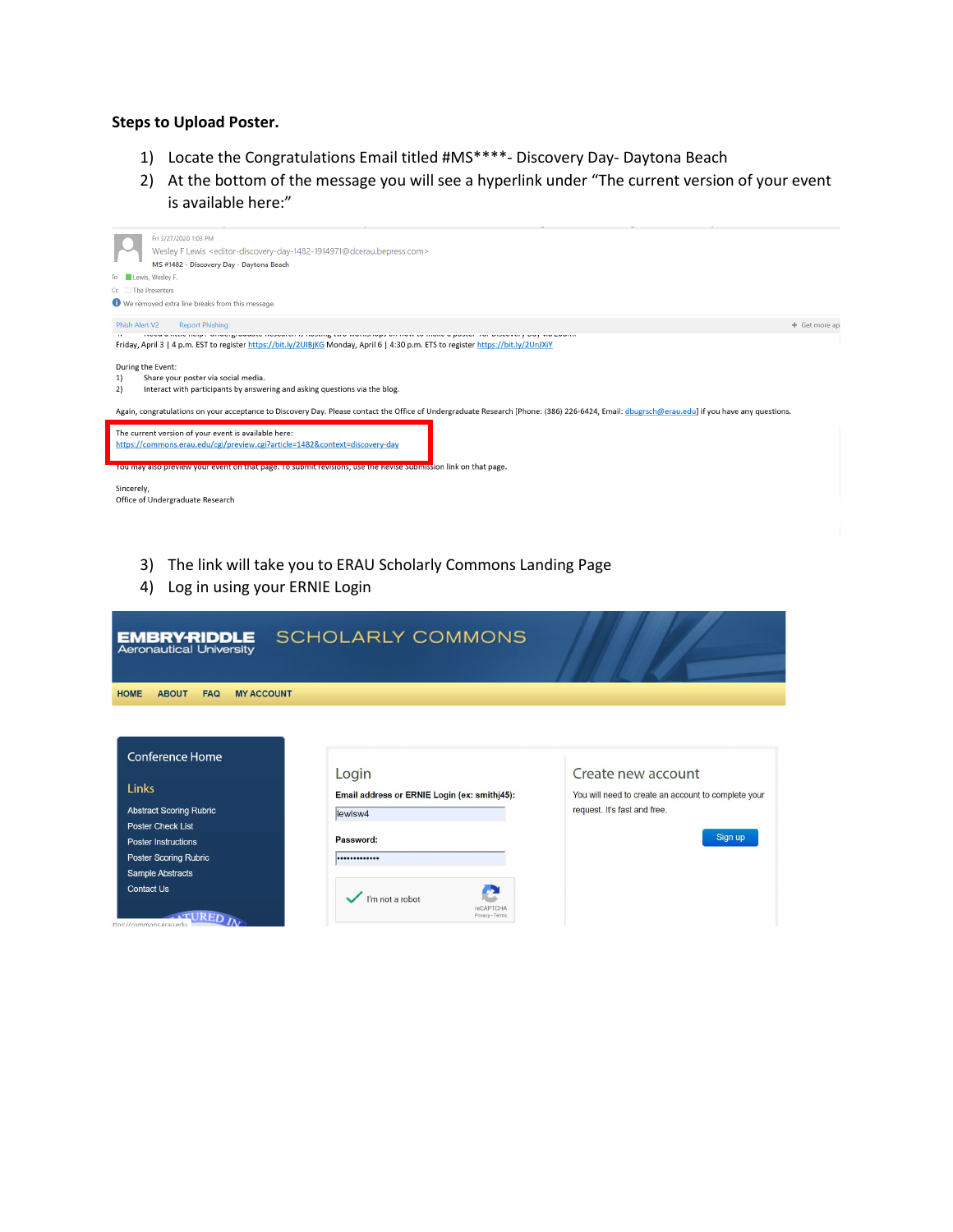5) Once logged in you will be taken to the your presentation landing page.

| <b>B</b> bepress               | Discovery Day - Daytona Beach                                                                                        | DIGITAL COMMONS' |
|--------------------------------|----------------------------------------------------------------------------------------------------------------------|------------------|
| <b>Revise event</b>            |                                                                                                                      |                  |
| <b>Administrator view</b>      | Title: Public Education Capital Outlay and Debt Service (PECO) Trust Fund: Policy Recommendation to Increase Revenue |                  |
| <b>Preview event</b>           | Authors: Journal Submitter (Embry-Riddle Aeronautical University)                                                    |                  |
| <b>Manage additional files</b> | Status: accepted                                                                                                     |                  |
| <b>My account</b>              | <b>Current File(s):</b>                                                                                              |                  |
| Log out                        |                                                                                                                      |                  |
|                                | 囪<br>Download PDF                                                                                                    |                  |
| <b>Abetroot</b>                |                                                                                                                      |                  |

The state of Florida finances the building of the state universities' and colleges' physical plants through a variety of dedicated funding sources. One of the primary funding sources is the Public Education Capital Outlay The fund and decircular and decircular surface that we show that surface in the state universities and other public entities (CITE). Since 1992, PECO has been able to provide \$20 billion dollars for capital projects FL, De

6) From this page you will be able to add your poster PDF

## To Upload Video or Poster to Website

|        | File<br>vpe- | Size Limit                 |
|--------|--------------|----------------------------|
| Poster | <b>PDF</b>   | compressed, 2-5 MB<br>Keep |

- 1) Ensure your files are formatted to the stated requirements.
- 2) Click on Revise Event and follow these steps to upload your PDF poster.

| <b>B</b> bepress                                                                                             | Discovery Day - Daytona Beach                                                                                                                                                                                                    | $\supseteq$ DIGITAL COMMONS' |
|--------------------------------------------------------------------------------------------------------------|----------------------------------------------------------------------------------------------------------------------------------------------------------------------------------------------------------------------------------|------------------------------|
| <b>Revise event</b><br><b>Administrator view</b><br><b>Preview event</b><br>Mag<br><b>Nonal files</b><br>Lod | Title: Public Education Capital Outlay and Debt Service (PECO) Trust Fund: Policy Recommendation to Increase Revenue<br>Authors: Journal Submitter (Embry-Riddle Aeronautical University)<br>Status: accepted<br>Click on Revise |                              |
| Abstracts.                                                                                                   | <b>Event Button</b>                                                                                                                                                                                                              |                              |

The state of Florida finances the building of the state universities' and colleges' physical plants through a variety of dedicated funding sources. One of the primary funding sources is the Public Education Capital Outlay The fund has been unable to meet the demand of needed physical plant construction due to decreasing revenues from the CST and the states decreasing willingness to issue new PECO bonds (Garcia, 2016).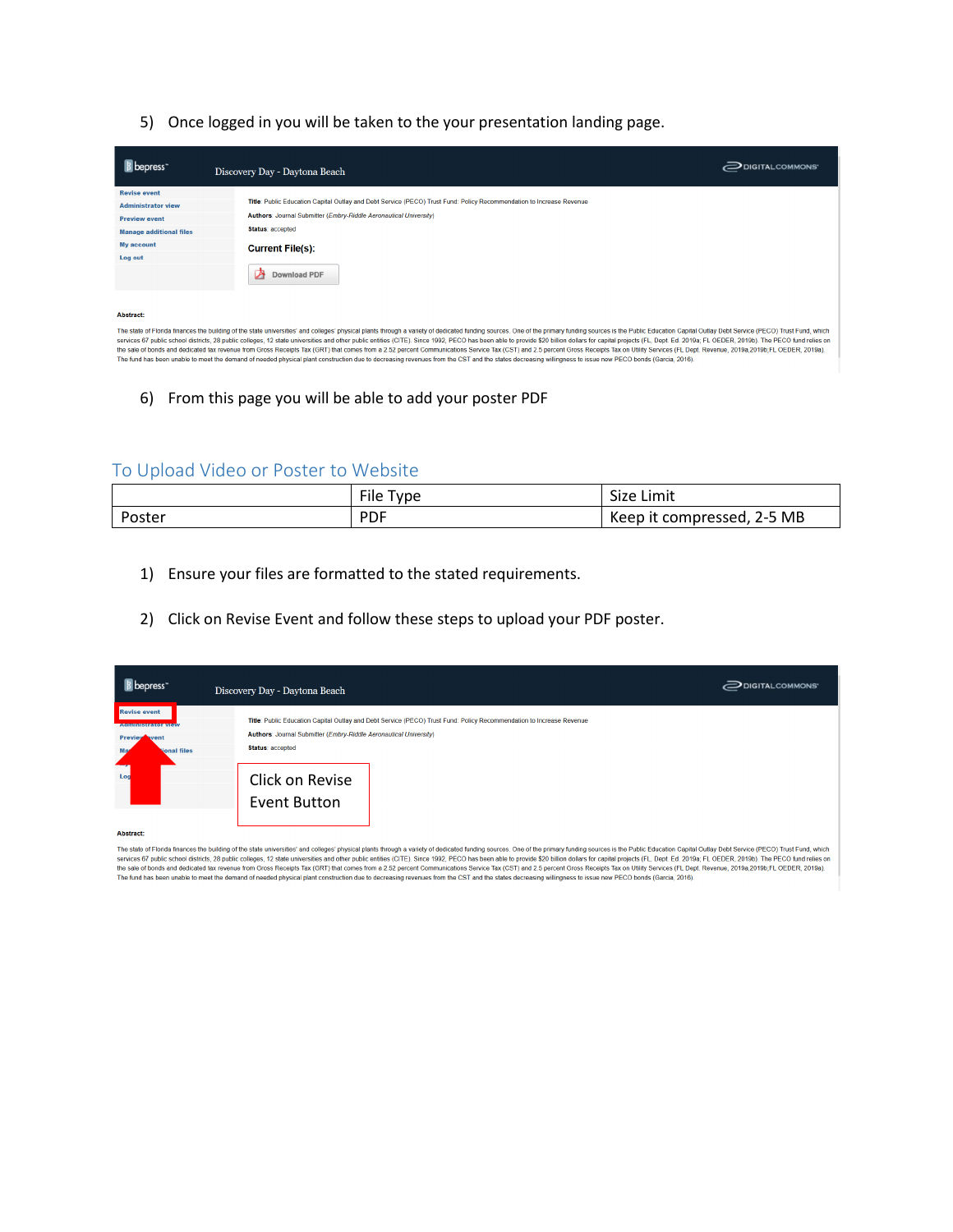3) Scroll Down to Upload Poster/Video Section

| abstract, poster, and or presentation through Scholarly Commons. Would you like to opt<br>out of open access?<br><sup>(6)</sup> I agree to my presentation materials being visible on the internet through Scholarly Commons<br>$\bigcup$ I do not agree to my presentation materials being visible on the internet through Scholarly |                                                                                 |
|---------------------------------------------------------------------------------------------------------------------------------------------------------------------------------------------------------------------------------------------------------------------------------------------------------------------------------------|---------------------------------------------------------------------------------|
| <b>BROWERD</b> Upload Poster / Video<br>Upload file from your computer<br>Import file from remote site<br>Link out to file on remote site<br>Please upload the full text of your submission:<br>Browse No file selected.<br>Did this research project receive funding support (Spark, SURF, Research Abroad,<br><b>No</b>             | 1) Click on Upload from<br>your computer.<br>2) Click Browse to select<br>file. |
| <b>Update Submission</b><br><b>Reason for Update</b><br>Cancel Submit<br>This may take a while. Please only click once.                                                                                                                                                                                                               |                                                                                 |

4) Click on Upload file from your computer.

 $\vert$   $\vert$ 

5) Click Browse

 $N<sub>o</sub>$ 

6) Select the file and click open

|                                                                                 |                                                                                                                | cuu/ cyi/ ii _bubi iiit.cyi: ai ticic- iwozoccontext-uibcovery-uay                                                          | $\sqrt{20.70}$ |              | N               |                                      |        |              | ≖ | $III$ $V$ |  |
|---------------------------------------------------------------------------------|----------------------------------------------------------------------------------------------------------------|-----------------------------------------------------------------------------------------------------------------------------|----------------|--------------|-----------------|--------------------------------------|--------|--------------|---|-----------|--|
| File Upload                                                                     |                                                                                                                |                                                                                                                             |                |              |                 |                                      |        | $\times$     |   |           |  |
| REQ                                                                             |                                                                                                                | $\Box$ > This PC > Pictures                                                                                                 | $\vee$         | U            | Search Pictures |                                      |        | مر           |   |           |  |
| Organize *                                                                      | New folder                                                                                                     |                                                                                                                             |                |              |                 | $\equiv$<br>$\overline{\phantom{a}}$ | Ш      | $\bullet$    |   |           |  |
| If y<br>abs<br>out<br>$\overline{\phantom{0}^{6}}$<br>Dropbox<br>REQ<br>$\odot$ | <b>Quick access</b><br><b>Creative Cloud File</b><br>Embry-Riddle Aero<br>Beyond - Indesic<br>OneDrive - Embry | Discovery<br>Day.mp4                                                                                                        |                |              |                 |                                      |        |              |   |           |  |
| This PC                                                                         |                                                                                                                |                                                                                                                             |                |              |                 |                                      |        |              |   |           |  |
| Ple                                                                             | <b>B</b> 3D Objects                                                                                            |                                                                                                                             |                |              |                 |                                      |        |              |   |           |  |
|                                                                                 |                                                                                                                | File name: Discovery Day.mp4                                                                                                |                | $\checkmark$ | All<br>Open     |                                      | Cancel | $\checkmark$ |   |           |  |
|                                                                                 | Research?                                                                                                      | <mark>גנע שע</mark> סנטט <del>כות וותכוח</del> מו שומונג, טו ושווונ <del>כ</del> שומונג) ווטווו נווכ טוווככ טו טווטכושומטנכ |                |              |                 |                                      |        |              |   |           |  |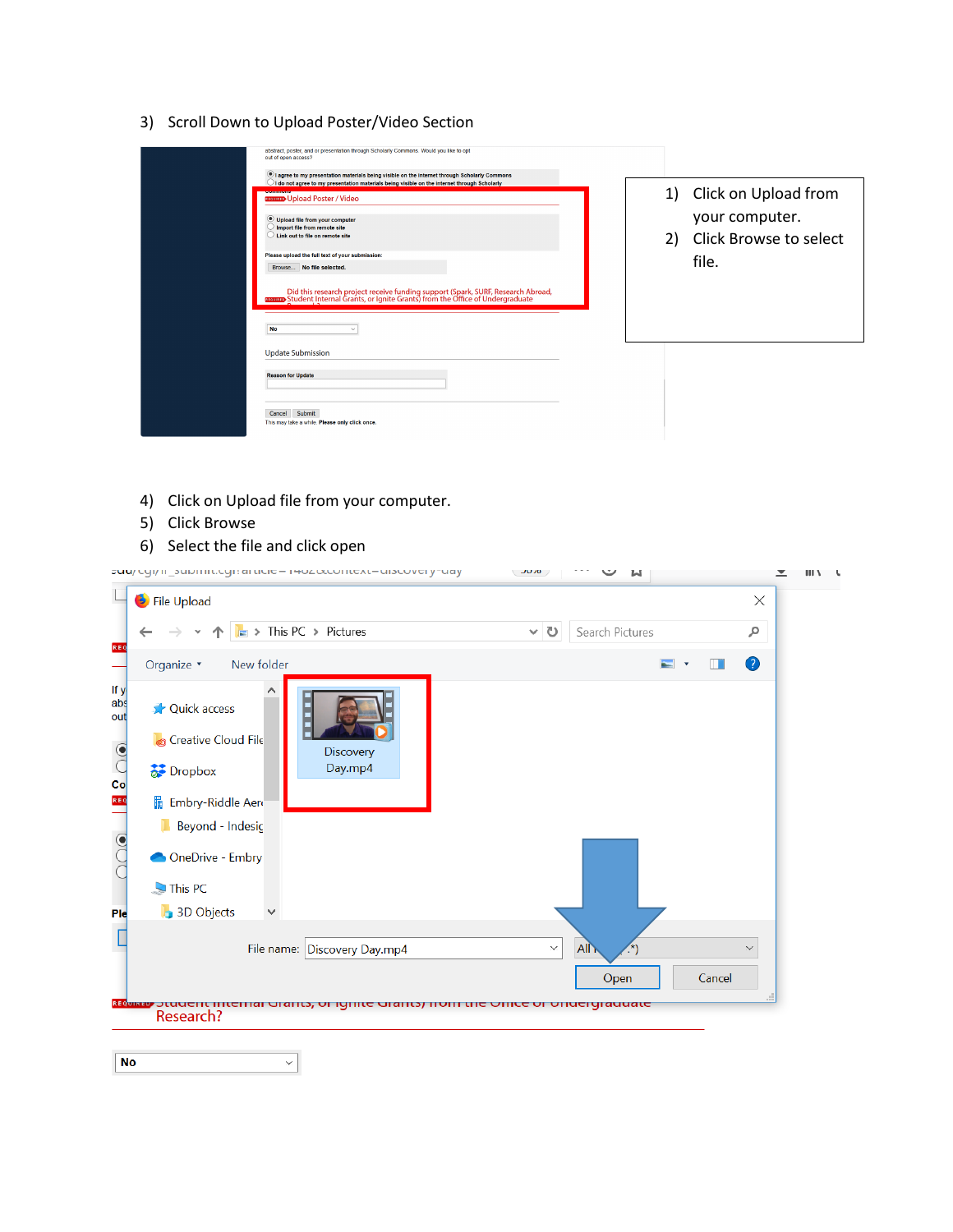- 7) Fill in "Reason for Update"
- 8) Select Submit- Only Click Once and do not close window

| Please upload the full text of your submission:                                                                                                                                   |
|-----------------------------------------------------------------------------------------------------------------------------------------------------------------------------------|
| Browse Discovery Day.mp4                                                                                                                                                          |
| Did this research project receive funding support (Spark, SURF, Research Abroad, Treator Student Internal Grants, or Ignite Grants) from the Office of Undergraduate<br>Research? |
| <b>No</b><br>$\checkmark$                                                                                                                                                         |
|                                                                                                                                                                                   |
|                                                                                                                                                                                   |
| R<br>ason for Update                                                                                                                                                              |
| t<br><b>ploading Video-Wes Lewis</b>                                                                                                                                              |
|                                                                                                                                                                                   |
| Submit<br><b>T</b> ancel<br>TH<br>s may take a while. Please only click once.                                                                                                     |
|                                                                                                                                                                                   |
|                                                                                                                                                                                   |
|                                                                                                                                                                                   |
|                                                                                                                                                                                   |

9) Once upload is complete you will get this screen

| <b>EMBRY-RIDDLE</b><br>Aeronautical University                                                                                                                                                                                                                                                                       | <b>SCHOLARLY COMMONS</b>                                                                                                                                                                                                                                                                                                                                                                    |  |
|----------------------------------------------------------------------------------------------------------------------------------------------------------------------------------------------------------------------------------------------------------------------------------------------------------------------|---------------------------------------------------------------------------------------------------------------------------------------------------------------------------------------------------------------------------------------------------------------------------------------------------------------------------------------------------------------------------------------------|--|
| HOME<br>ABOUT FAQ<br><b>MY ACCOUNT</b>                                                                                                                                                                                                                                                                               |                                                                                                                                                                                                                                                                                                                                                                                             |  |
| <b>Conference Home</b><br>Links<br><b>Abstract Scoring Rubric</b><br>Poster Check List<br><b>Poster Instructions</b><br>Poster Scoring Rubric<br><b>Sample Abstracts</b><br>Contact Us<br>UNDERGRADUATE<br>COMMONS<br>Search<br>Enter search terms:<br>Search<br>in this collection $\vee$<br><b>Advanced Search</b> | DISCOVERY & DAY<br>- Presented by -<br>The Office of Undergraduate Research<br>EMBRY-RIDDLE AERONAUTICAL UNIVERSITY<br>Daytona Beach, FL, Campus<br>You have successfully revised:<br>Public Education Capital Outlay and Debt Service (PECO) Trust Fund: Policy Recommendation to Increase<br><b>Revenue</b><br>Revise submission<br>Make another submission<br><b>Submission Metadata</b> |  |